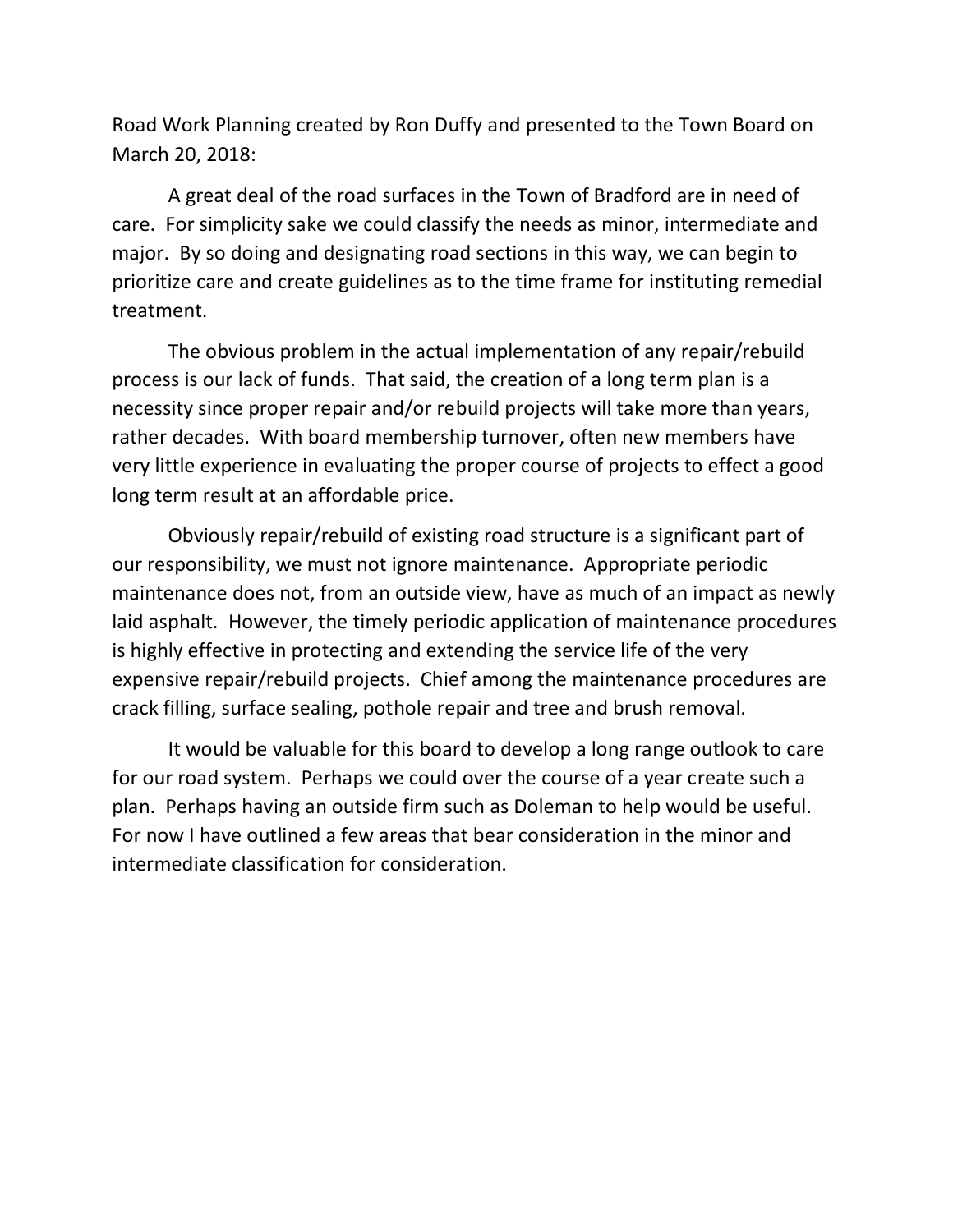# **MINOR REPAIR/REBUILD PROJECTS**

| <b>SITE</b>                                      | <b>PROJECT</b>                                                                                            | COST   |
|--------------------------------------------------|-----------------------------------------------------------------------------------------------------------|--------|
| <b>B-C Townline at Milner Road</b>               | 46.5 linear feet of asphalt shoulder 2'-3' wide                                                           | \$1200 |
| B-C Townline at 140                              | 6'-8' culvert extension<br>Minor ditch re-contour<br>Increase turn radius in asphalt                      | \$2600 |
| B-C Townline east of 140                         | Core out marked area east of new asphalt,<br>Rebase & widen asphalt transition to existing road           | \$9750 |
| <b>B-C Townline west of Carvers</b><br>Rock Road | Replace defective culvert<br>Create fabric lined rock basin on north side<br>Minor ditch re-contour       | \$5000 |
| Inman Road at Larsen Road                        | Add rock to existing approach<br>Create proper cross slope grade<br>Increase turn radius and asphalt pave | S4800  |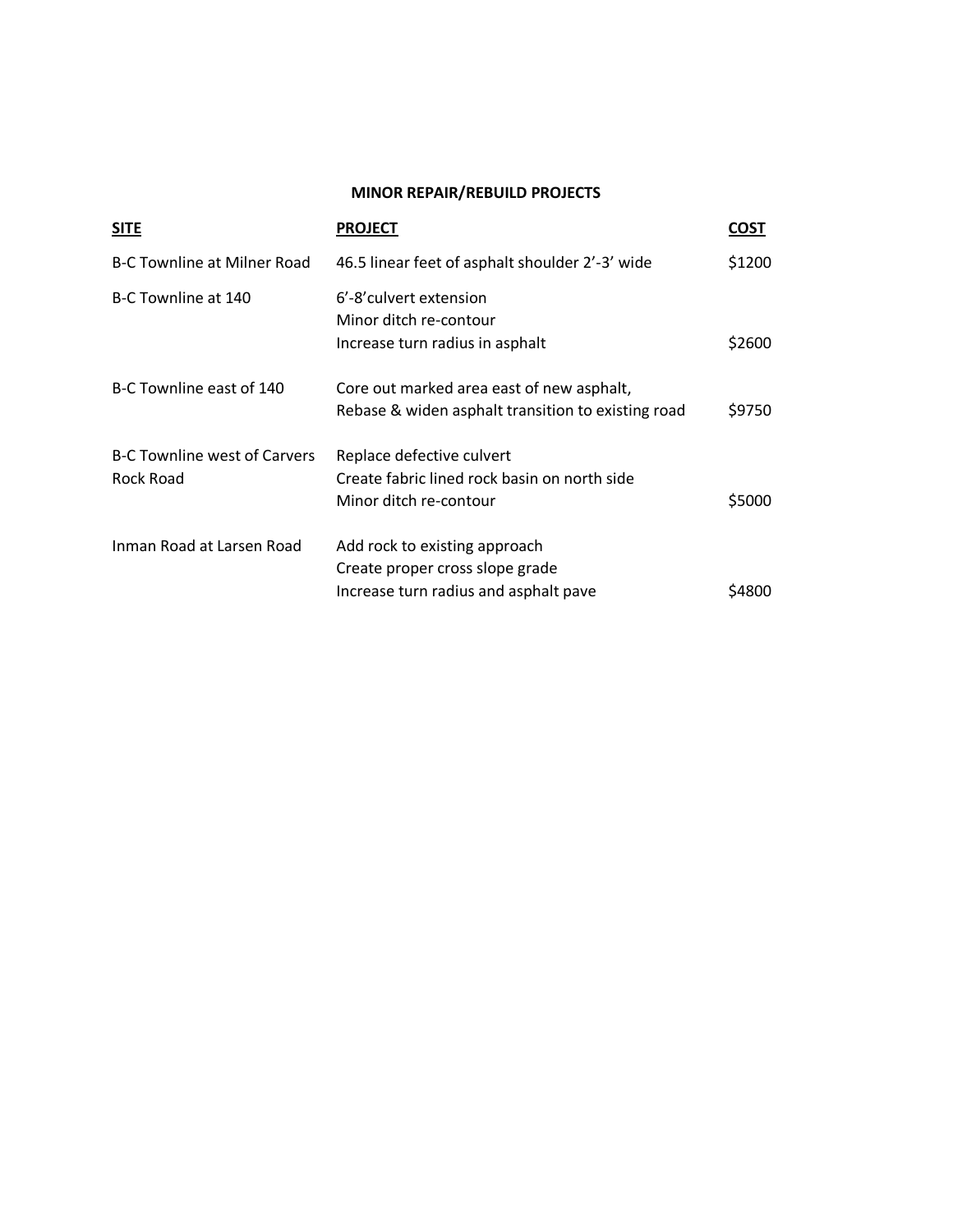# **INTERMEDIATE REPAIR/REBUILD PROJECTS**

| <b>SITE</b>                | <b>PROJECT</b>                                 | COST     |
|----------------------------|------------------------------------------------|----------|
| Scott Street in Avalon     | Re-contour approach                            |          |
| From Avalon Road south     | Increase turn radius                           |          |
|                            | Increase road rock for contour                 |          |
|                            | Ditch and pave                                 | \$26,000 |
| Creek Road at Reid Road    | Core out & rebase marked section of Creek Road |          |
|                            | Repave with 4" HMA                             |          |
|                            | East approach widen & increase radius & pave   |          |
|                            | Install culvert under Creek Road               |          |
|                            | Minor ditching                                 | \$15,000 |
| Waite Road at Carvers Rock | Increase turn radius                           |          |
|                            | Pulverize area marked                          |          |
|                            | Replace culvert                                |          |
|                            | Repave roadway                                 | \$30,000 |
|                            |                                                |          |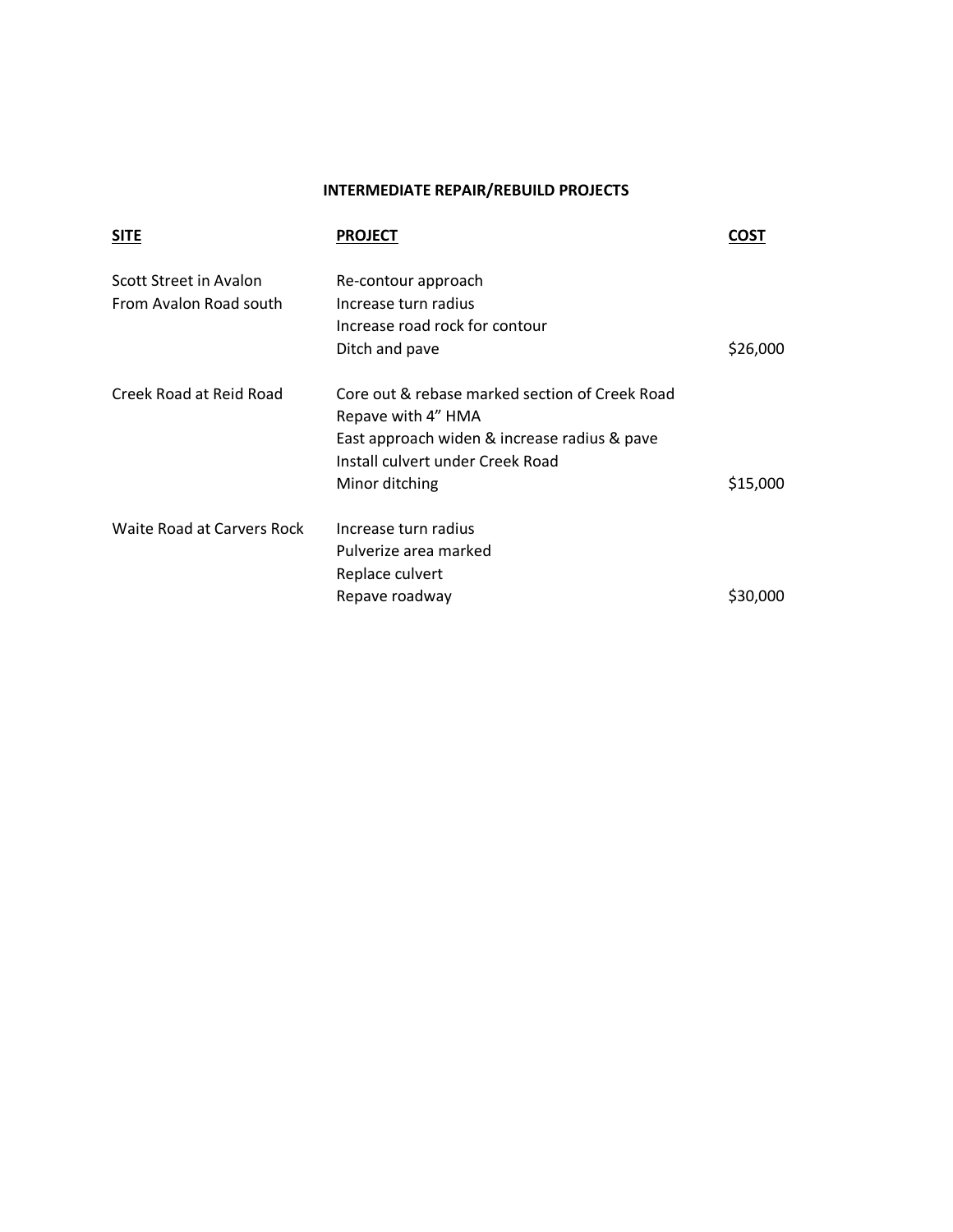## **MAINTENANCE - SURFACE SEAL**

COST BASED ON \$15,000 PER MILE

| <b>SITE</b>                                                              | <b>PROJECT</b> | <b>COST</b> |
|--------------------------------------------------------------------------|----------------|-------------|
| Reid Rd. from Creek to Larsen<br>3/8" fractured stone                    | 1.00 mile      | \$15,000    |
| Creek Road:<br>From Odling to Carvers Rock                               | 1.00 mile      | \$15,000    |
| From Carvers Rock to 140                                                 | 1.70 miles     | \$25,500    |
| From 140 to Rye farm                                                     | .22 mile       | \$3,000     |
| From large culvert to La Prairie                                         | .52 mile       | \$7,800     |
| From bridge over Turtle Creek to<br><b>Clowes Road</b>                   | .25 mile       | \$3,750     |
| Emerald Grove Road from Creek Rd.<br>to box culvert north of Larsen Road | 1.25 miles     | \$18,750    |
| O'Riley Road:<br>From Hofstrom to railroad tracks                        | .5 mile        | \$7,500     |
| From Creek to Town Hall Road                                             | 1.5 miles      | \$22,500    |
| Trescher Rd. from Town Hall to 14                                        | 1.5 miles      | \$22,500    |
| B-C Townline Rd. from 140 to Milner                                      | 1.2 miles      | \$18,000    |
| Carvers Rock from Creek to Larsen                                        | .6 mile        | \$9,000     |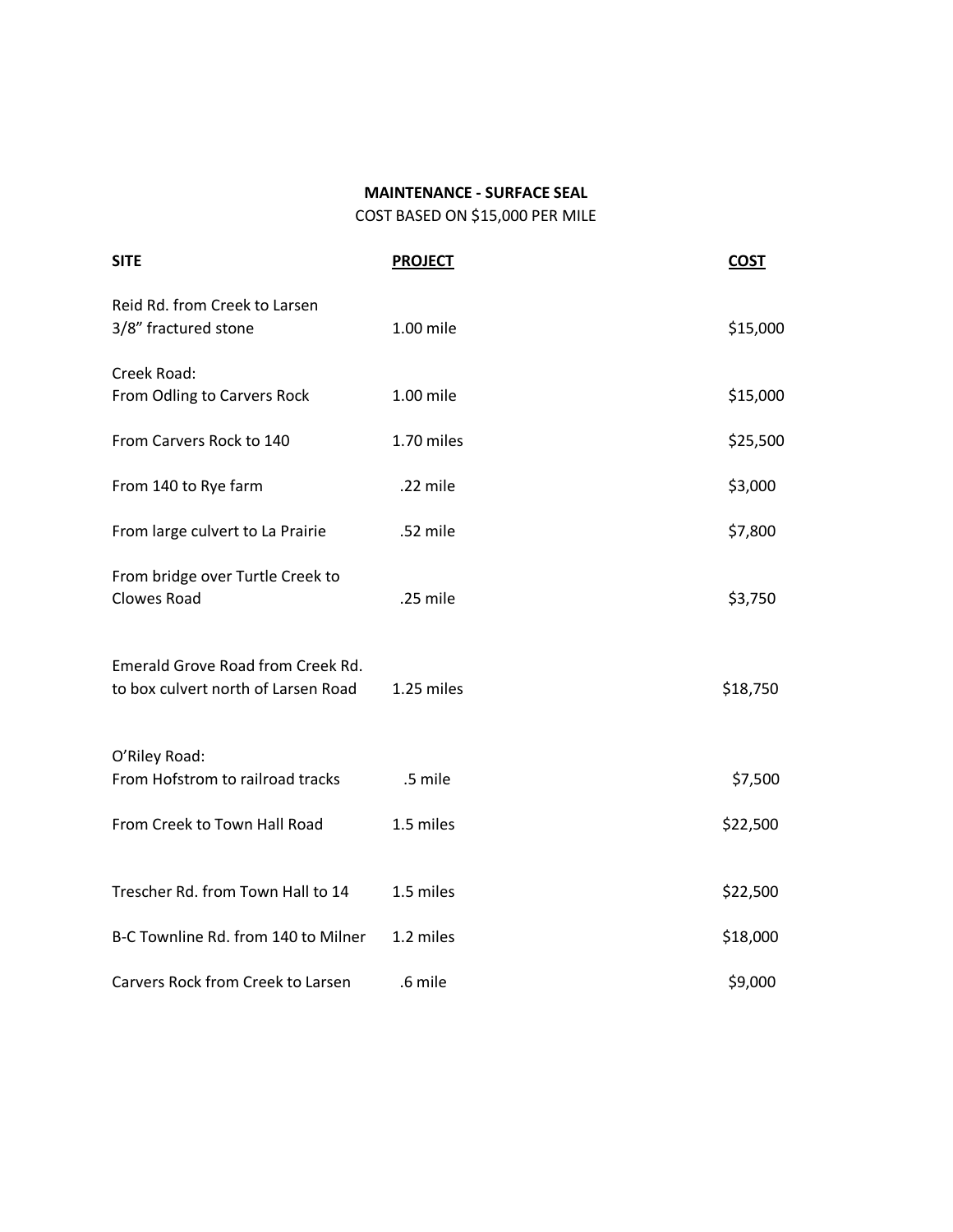# **MAINTENANCE - CRACK FILL**

### **SITES:**

Creek Road from La Prairie to Emerald Grove Road.

Creek Road from just west of 140 east to Carvers Rock Road.

O'Riley Road from Hofstrom through the curve to the railroad tracks.

O'Riley Road from Creek Road to Town Hall Road.

Trescher Road from Town Hall to 14.

**Total Cost: \$15,800**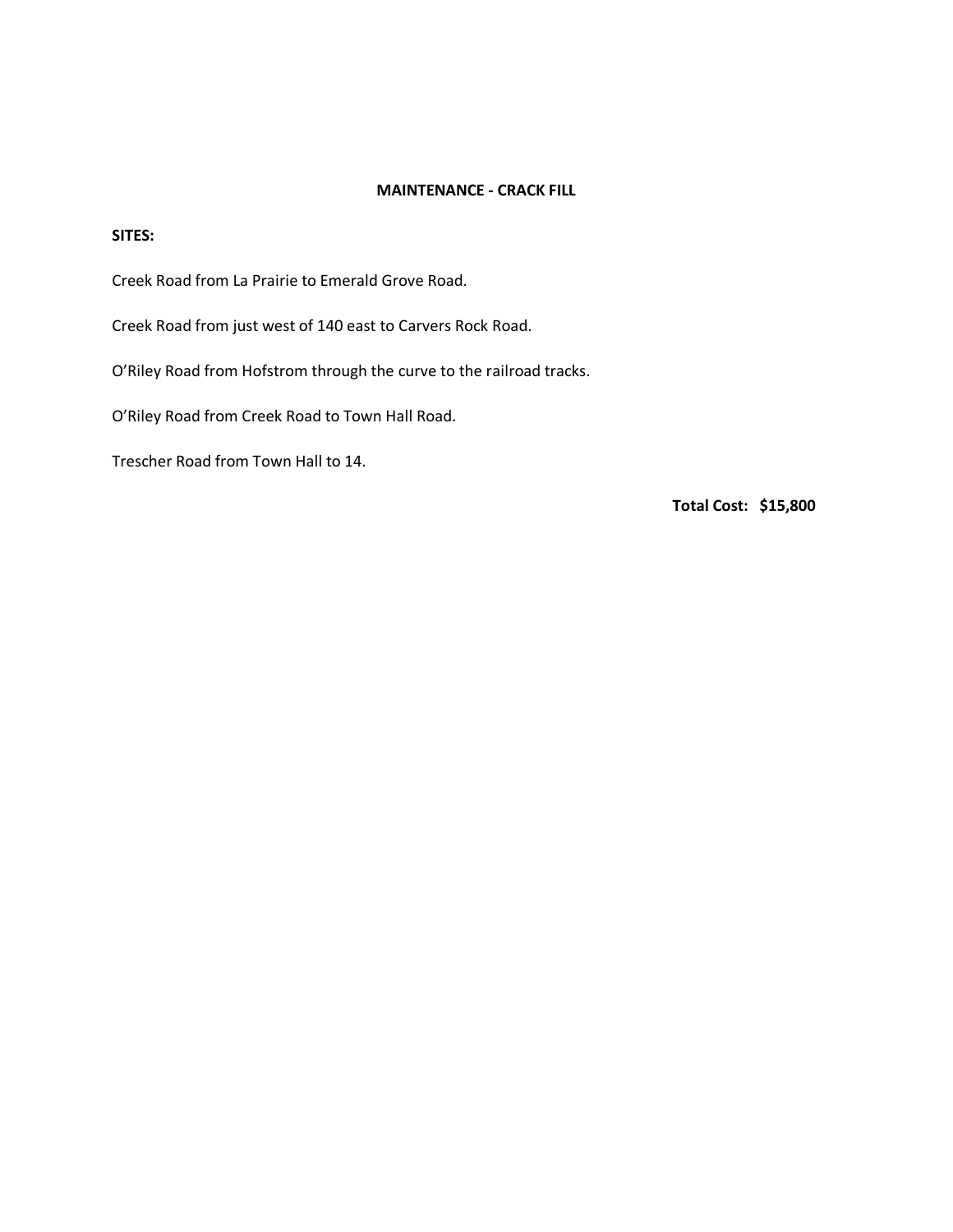#### **MAJOR ROAD PROJECTS:**

**The following list shows roads in Bradford that need total resurfacing. In an ideal climate (unlimited budget) some areas need immediate attention. We don't have an ideal unlimited funds budget. Therefor we will have to prioritize areas to do and also plan on doing stop gap repairs until proper rebuilding ensues.** 

**The cost estimates presented reflect 2018 asphalt costs and labor of installation. The processes included are full depth reclamation, Hot Mix Asphalt (HMA) paving and shouldering. The processes not included are the following:**

- **1.** Tree and brush removal.
- **2.** Ditching
- **3.** Metal culvert and box culvert removal and replacement
- **4.** Paved road surface widening and turn radius increase

### **Costs are based on an 18 foot wide asphalt cover.**

| Road                 | Location                                                                    | Length    | Cost      |
|----------------------|-----------------------------------------------------------------------------|-----------|-----------|
| <b>B-C Townline</b>  | from new large culvert to new asphalt at<br>Dunn Road west edge             | .4 mile   | \$58,000  |
|                      | from new asphalt at Dunn Rd. east edge<br>To stop sign at Carvers Rock Road | .9 mile   | \$130,500 |
|                      | from Carvers Rock Rd. going south to Carvers<br>Rock Rd. going north        | .2 mile   | \$29,000  |
| <b>Waite Road</b>    | from 140 to new culvert on east end                                         | 1.6 miles | \$232,000 |
| <b>Dunn Road</b>     | from B-C Townline to Waite Road                                             | .5 mile   | \$72,500  |
| <b>Minkey Road</b>   | from pit entrance east to O'Riley Road                                      | 1.0 mile  | \$145,000 |
| O'Riley Road         | from railroad tracks to Creek Road                                          | .7 mile   | \$101,500 |
| <b>Odling Road</b>   | from Creek Road to railroad tracks                                          | .3 mile   | \$43,500  |
|                      | from railroad tracks to substation                                          | .5 mile   | \$72,500  |
| <b>Scharine Road</b> | from Highway 14 to Johnstown Line                                           | 1.0 mile  | \$145,000 |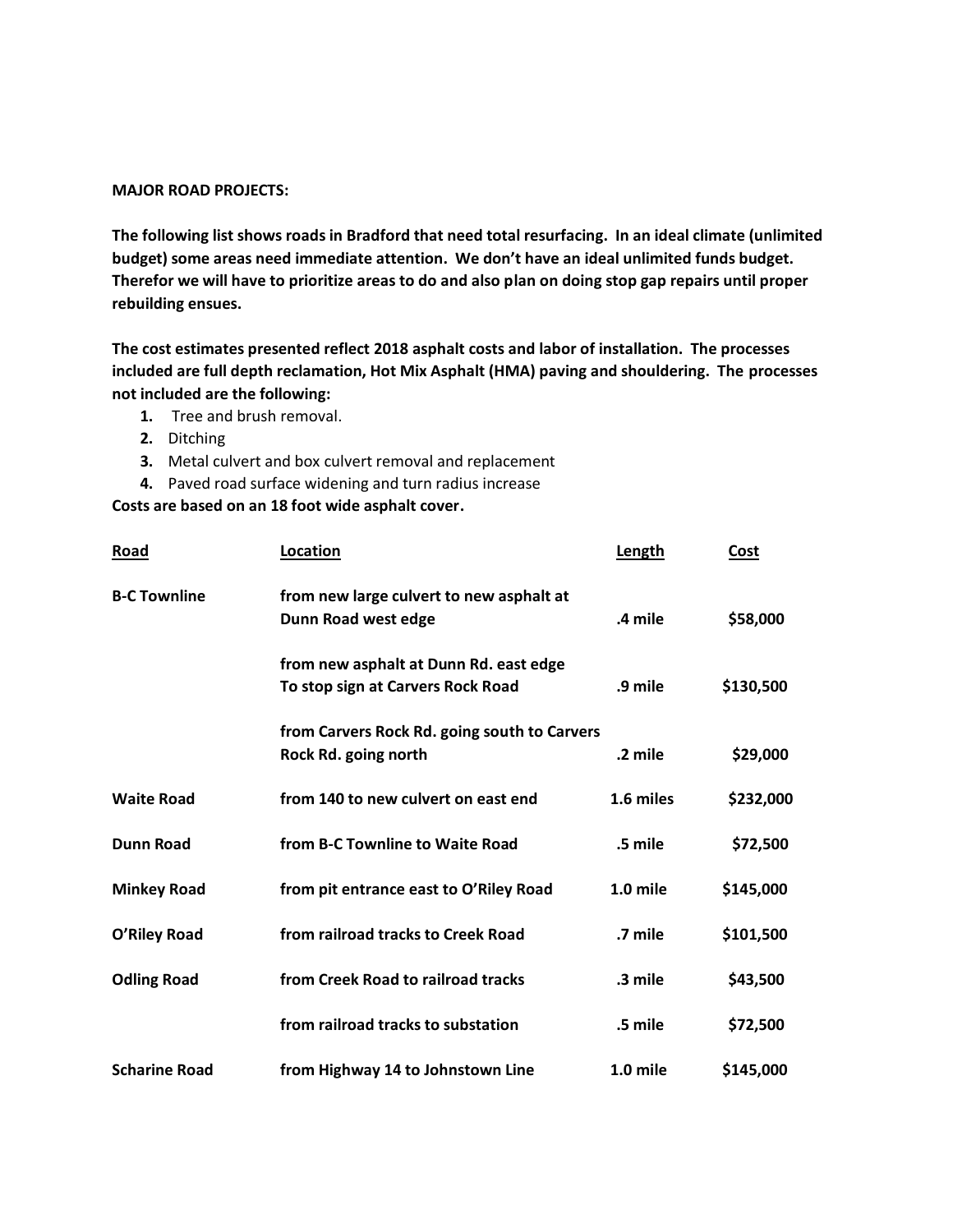| <b>Town Hall Road</b>     | from Trescher Road to County C                                       | 1.0 mile           | \$145,000             |
|---------------------------|----------------------------------------------------------------------|--------------------|-----------------------|
|                           | from Trescher Road to curve south<br>from curve to Carvers Rock Road | .5 mile<br>.9 mile | \$72,500<br>\$130,500 |
| <b>Carvers Rock Road</b>  | from Larsen Road to Town Hall Road                                   | 1.2 mile           | \$174,000             |
|                           | from Town Hall to Highway 14                                         | 2.0 mile           | \$290,000             |
| <b>Creek Road</b>         | from bridge over Turtle Creek west to<br>O'Riley Road                | .3 mile            | \$43,500              |
|                           | from O'Riley Road west to railroad bridge                            | .8 mile            | \$116,000             |
|                           | from railroad bridge to Odling Road                                  | .3 mile            | \$43,500              |
|                           | from Rye farm entrance to Reid Road                                  | .4 mile            | \$58,000              |
|                           | from Reid west to new large culvert                                  | .4 mile            | \$58,000              |
| <b>Emerald Grove Road</b> | from box culvert north of Larsen Rd.<br><b>To Maple Lane</b>         | .35 mile           | \$50,750              |
|                           | from Box culvert to south end-skim                                   | .4 mile            | \$58,000              |
|                           | from Box culvert north end skim to<br><b>Avalon Road</b>             | .25 mile           | \$36,250              |
|                           | from Avalon Road to railroad bridge                                  | .4 mile            | \$58,000              |
|                           | from railroad bridge to Highway 14                                   | 1.2 miles          | \$174,000             |
|                           | from Jones Road to town line                                         | .9 mile            | \$130,500             |
| <b>Cemetery Road</b>      | from Emerald Grove Road to Hwy. 14                                   | .2 mile            | \$29,000              |
| <b>Larsen Road</b>        | from Highway 140 to Emerald Grove Road                               | 1.25 miles         | \$181,250             |
| <b>Avalon Road</b>        | from Highway 14 south to curve                                       | 1.4 miles          | \$203,000             |
|                           | From curve to Highway 140                                            | .35 mile           | \$50,750              |